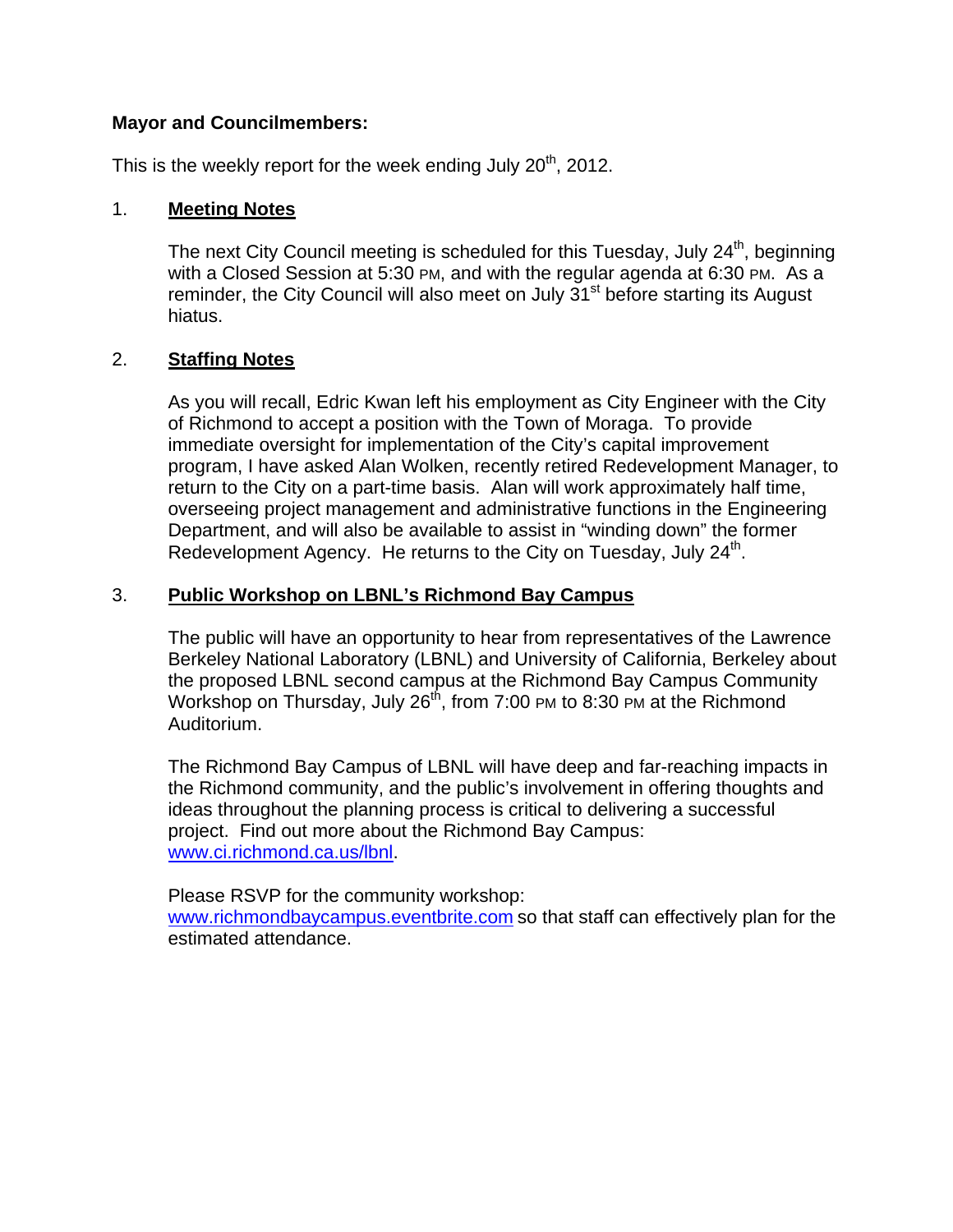

## 4. **R U Upgrades Richmond's3 Program Propels the City to the Top of Contra Costa Energy**

Recent data from PG&E shows that the City of Richmond is the leader of all Contra Costa cities and has the most homes participating in the Energy Upgrade California program. Energy Upgrade California provides homeowners with rebates up to \$4,000 to complete energy efficiency upgrade work on their homes. Richmond's success can be attributed to residents' ability to combine up to \$5,000 from the City's Richmond Recovery Rebate (R3) program with the Energy Upgrade California rebate.

By utilizing both these rebates, residents have the ability to increase the efficiency of their homes, reduce energy bills while improving home comfort, durability and health. The graph below demonstrates that most participating homes are able to achieve an energy reduction between 20-50 percent. To learn more about rebates for home assessments and upgrades from the City's R3 programs and Energy Upgrade California, please visit www.richmondenvironment.org or contact the City Manager's Office at (510) 620-5 458.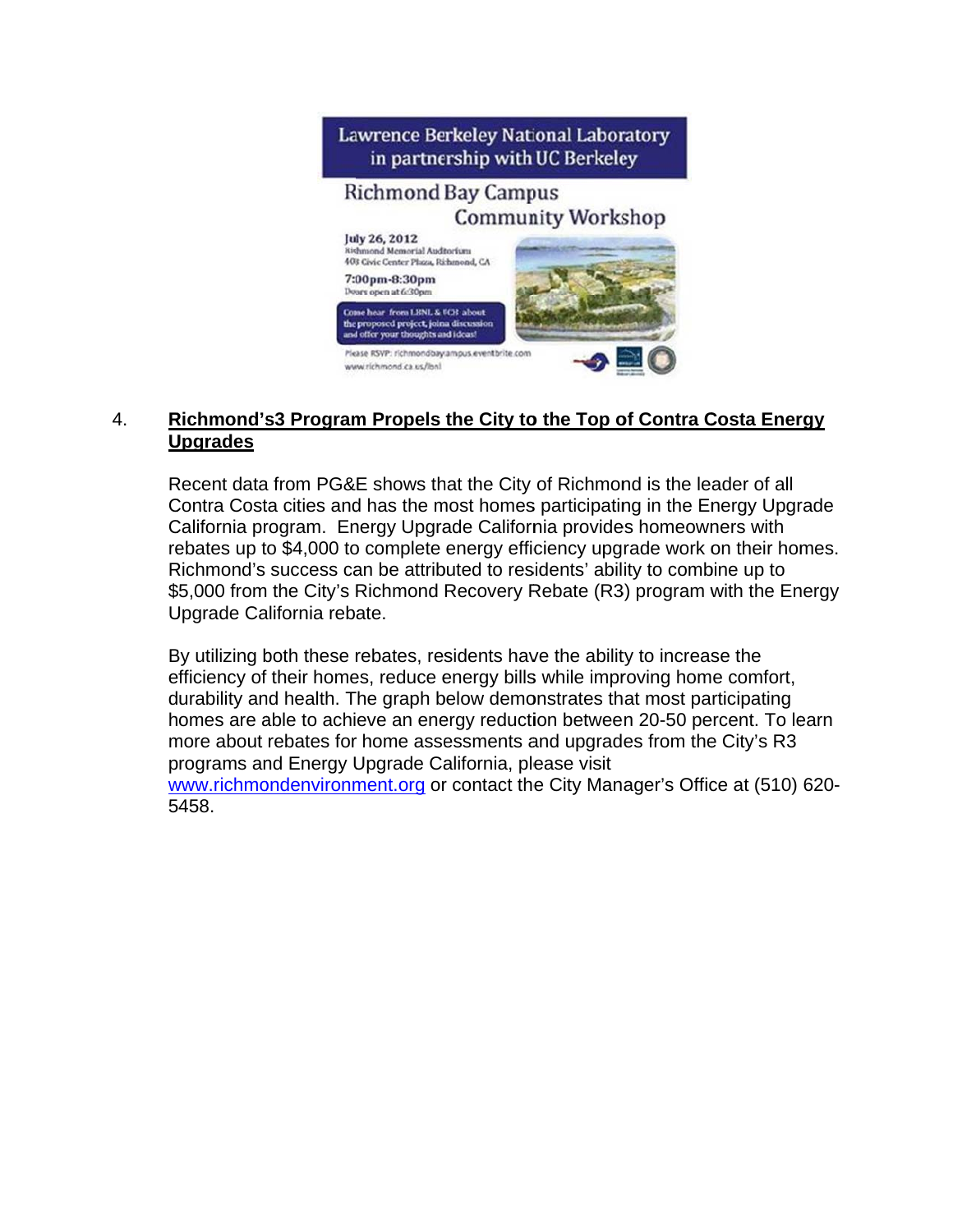

### 5. **City Receives Award for its Procurement Expertise**

The Finance Department's Purchasing Division has received the Achievement of Excellence in Procurement award from the National Purchasing Institute. This is the third consecutive year that the City has received this award. Presentation of the award will take place in January, at the Annual Conference of the California Association of Public Procurement Officials in Napa, California. This prestigious award is earned by those organizations that demonstrate innovation, professionalism, productivity, eprocurement, and leadership attributes, and is well-deserved by the City of Richmond Finance Department's Purchasing Division.

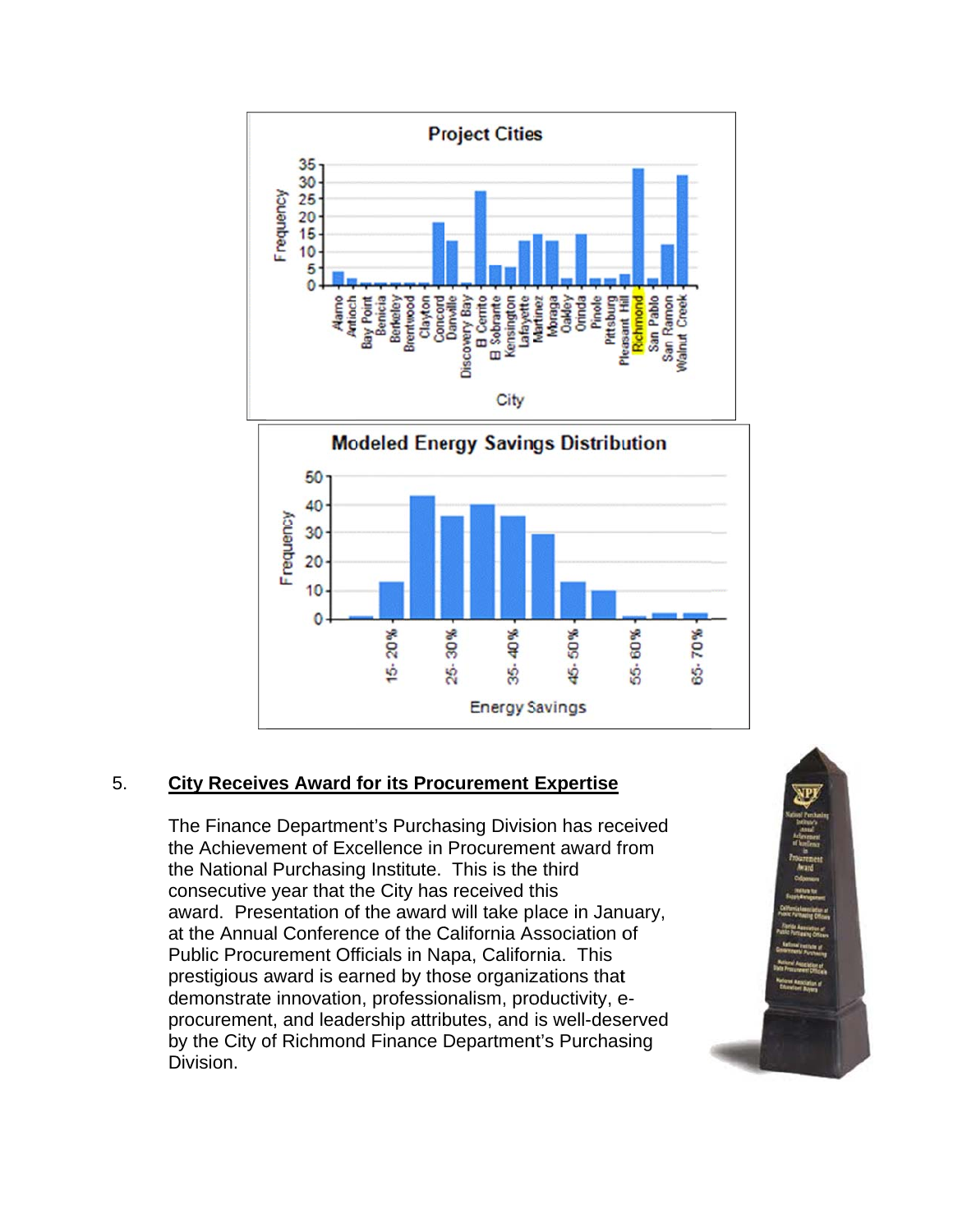### 6. The City of Richmond receives a \$343,000 Grant to Expand the Greenprint **Transportation "Easy Go" Project**

The Greenprint Transportation "Easy Go" project has been awarded a \$343,000 federal grant through the Metropolitan Transportation Commission (MTC) for the expansion of the "Easy Go" Carshare and Kids Shuttle program to additional Richmond neighborhoods.

The City of Richmond Easy Go transportation offers the following programs:

- 1. Car-sharing/Neighborhood EV
- 2. Car-pooling
- 3. Transit Pass
- 4. Shuttle Bus
- 5. Bicycles
- 6. Kids Cab

In November 2011, the City approved the Greenprint "Easy Go" transportation project, charting a new course for the City, particularly with regards to reducing greenhouse gas emissions and financing future sustainable transportation improvements. Under the Easy Go Transportation Project, an essential investment is made stationing on-site shared vehicles on multi-family lots, commonly termed "soft" measures, that include transportation demand management (TDM) initiatives such as ridesharing, a bicycle program, a transportation climate action campaign, sustainable transportation options serving low-income travelers, and pedestrians, and safe routes to school improvement initiatives.

The Greenprint "Easy Go" Transportation Project offers the following services:

• Provide transportation options



- Car-sharing \$3 per hour
	- Variety of vehicles hybrid, minivan, EV
	- Average carsharing trip is assumed at 3 hours  $+18$ miles
	- Carshare vehicles rented on a regular daily-basis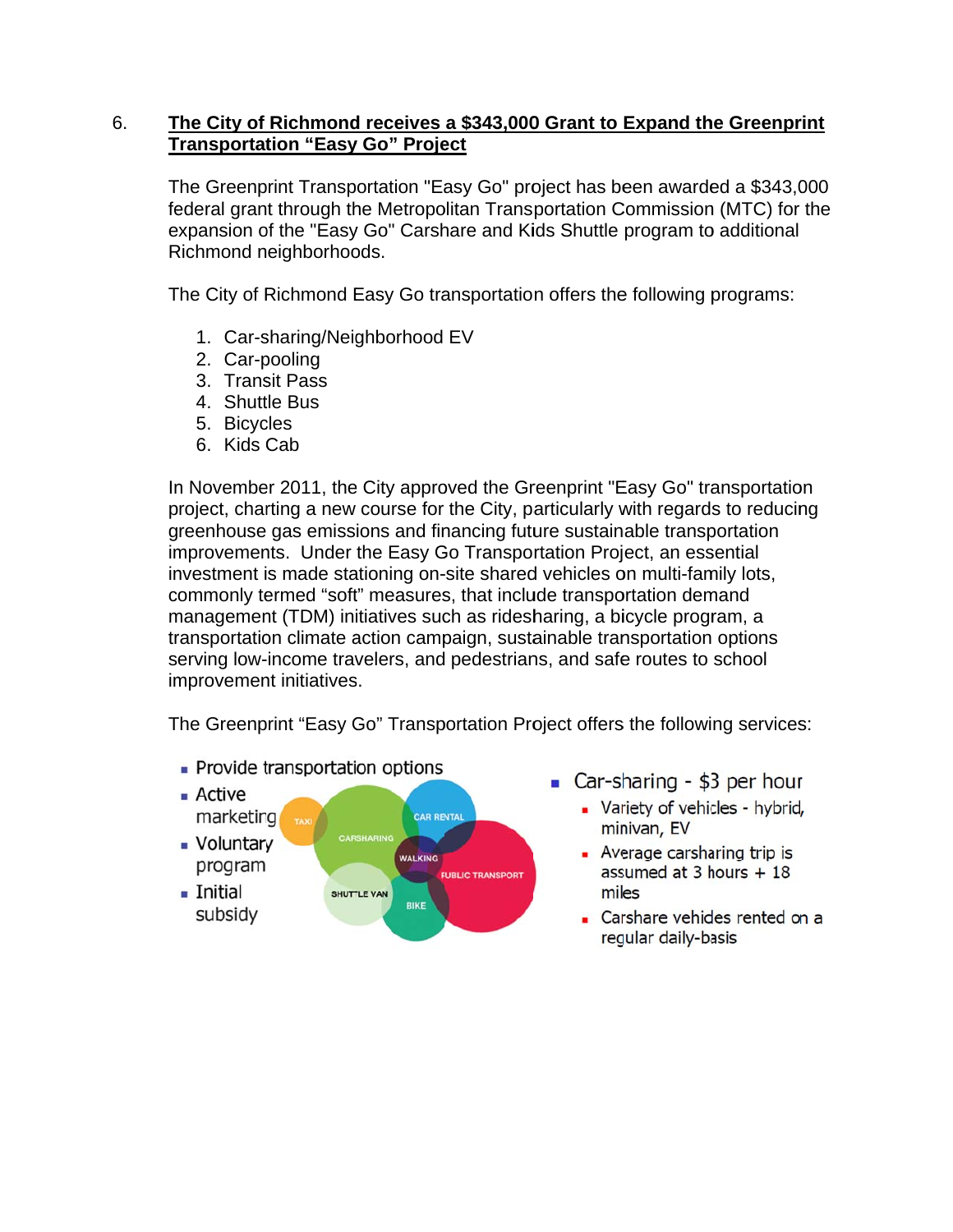

The program continues to thrive with increased rental reservations. Combined rentals for May and June 2012 totaled 341 hours from both the Richmond Village Carshare POD and Hilltop Mall Carshare POD. Additional Community Awareness and Outreach citywide has commenced in July to promote all of the Easy Go programs.

### $7.$ **The Richmond Circular Shuttle**

The Richmond Circular Shuttle began its second year of operations on July 1st 2012. The service is funded through the Bay Area Air Quality Management District, and can be accessed within a five mile radius to multiple health facilities and clinics, pharmacies, businesses, recreation, residential communities, and employment centers for those traveling to and from the El Cerrito Del Norte and Richmond Intermodal BART stations.

To provide the highest level of quality, dependability, reliability, and customer service, riders board the free "Richmond Circular Shuttle" at any of its scheduled 11 stops. Buses arrive every 15-20 minutes during commute hours from 7:00 AM to 7:00 PM (excluding weekends and holidays).

The objectives of the service is to ensure mobility and access by linking key regional destinations through reliable public transportation services including buses, and the Bay Area Rapid Transit (BART) and Amtrak for all of Richmond residents to travel to and from San Francisco and other Bay Area destinations. To meet evolving transportation needs, the service promotes quality and reliability.





**Community Shuttle Service** 

The Marina Bay route currently has the highest ridership with continued increase in boarding at the Civic Center and the Richmond BART station. The most frequent patron request is the addition of service hours for the Marina Bay shuttle service routes.

Valor Community Awareness and Outreach has started to promote the Richmond Circular Shuttle to residents, visitors and Richmond businesses, to increase service in other scheduled areas.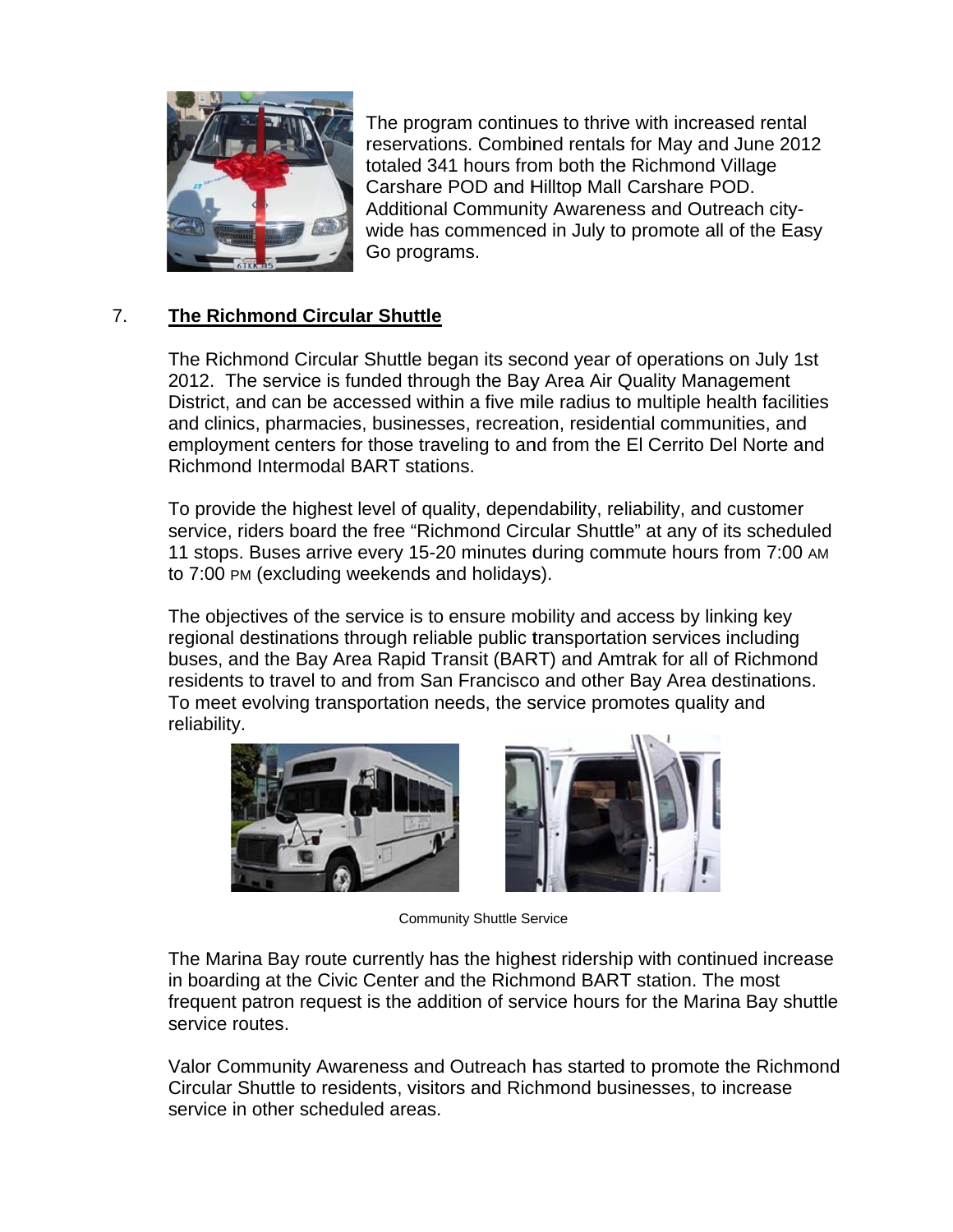For additional information on any of the transportation service plans, please contact the City Manager's Office at (510) 620-6869.

### 8. Richmond Resident on a Pathway to Success - Another LEAP Forward



With a winning smile, Imani exclaims that LEAP (the Richmond Library's literacy program) is the spot, especially if you are an adult and don't know where to start. Why? According to Imani, since he got his GED, his life is taking off. Prior to enrolling at LEAP in 2010, Imani tried to study with HEALD, a private vocational college. The financial obligations stopped him in his tracks. He attended LEAP throughout the next year, receiving his GED in May of 2011. During his time at LEAP, his mentor/teacher Virgil Weekes referred him to one of our partners, the Stride Center. Imani had a great aptitude for computers and graduated from the Stride Center in December 2011. Within the next four months, Imani found himself employment. Imani now provides

technology support at major companies when he isn't volunteering in our LEAP computer lab. Imani offered the following comment: 10 % of life is what happens to you, but the other 90% is how you react.

In the fall, Imani plans to return to college for additional certifications in technology. Indeed, his life is taking off!

## 9. City of Richmond Office of Neighborhood Safety to Act as Fiscal Agent for \$300,000 SAMHSA Planning Grant for System of Care Expansion for **Children and their Families**

The Substance Abuse and Mental Health Services Administration (SAMHSA) has awarded the Native American Health Center (NAHC) a 1-year planning grant in the amount of \$300,000 for the Expansion of the Comprehensive Community Mental Health Services for Children and their Families program. The purpose of this arant is to develop a comprehensive strategic plan for improving and expanding services provided by systems of care for children and youth with serious mental health conditions and their families. The City of Richmond Office of Neighborhood Safety will serve as the fiscal agent for this grant.

The US Department of Health and Human Services through the 2012-13 SAMHSA System of Care Expansion Planning Grant award specifically funds strategic planning efforts to improve and expand Comprehensive Community Mental Health Services for American Indian/Alaska Native (AI/AN) children and their families through Urban Trails Richmond.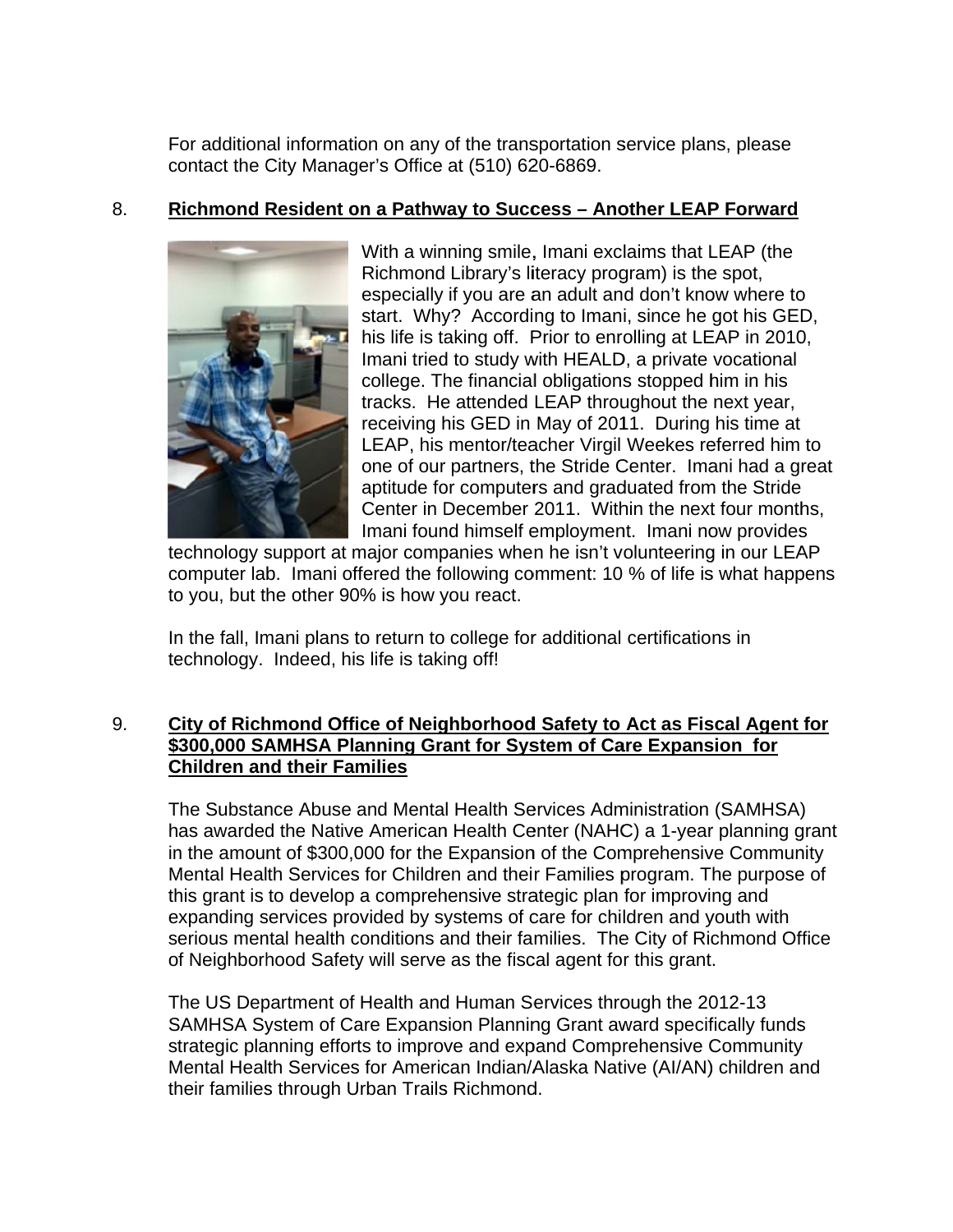The Native American Health Center (NAHC) is the largest agency serving Native Americans in the San Francisco Bay Area with offices in Oakland, San Francisco, and Richmond. This recent grant will help plan for the expansion of Contra Costa County's system of care and support to American Indian/Alaska Native (AI/AN) children and their families who have not been effectively served by previous awards.

#### $10.$ **United Heckathorn Technical Assistance**

The U.S. Environmental Protection Agency's Technical Assistance Services for Communities Program is conducting a Technical Assistance Needs Assessment for the United Heckathorn Superfund Site in Richmond. You can view more information about the technical assistance program at www.epa.gov/superfund/community/tasc.

Community members are invited to apply for educational and technical assistance to better understand and become involved in the United Heckathorn cleanup process. If you are interested in providing your input on technical assistance, please contact Krissy Russell-Hedstrom at 719-256-6701 or krissy@skeo.com.

#### $11.$ **Public Works Updates**

Facilities Maintenance Division: Carpenters repaired the automatic entrance doors at 450 Civic Center Plaza, repaired the apparatus room doors at fire stations #61 and #68, and replaced the entrance door to the Carpenter Shop at the corporation yard.

The new roof hatch for the Richmond Memorial Convention Center has arrived and will be installed on July  $24<sup>th</sup>$ . A large crane will lift and place the hatch, causing the parking to the rear of the building to be restricted.

The painters completed the exterior of fire station #66 located at 41<sup>st</sup> and Clinton Avenue.



Newly Painted Fire Station #66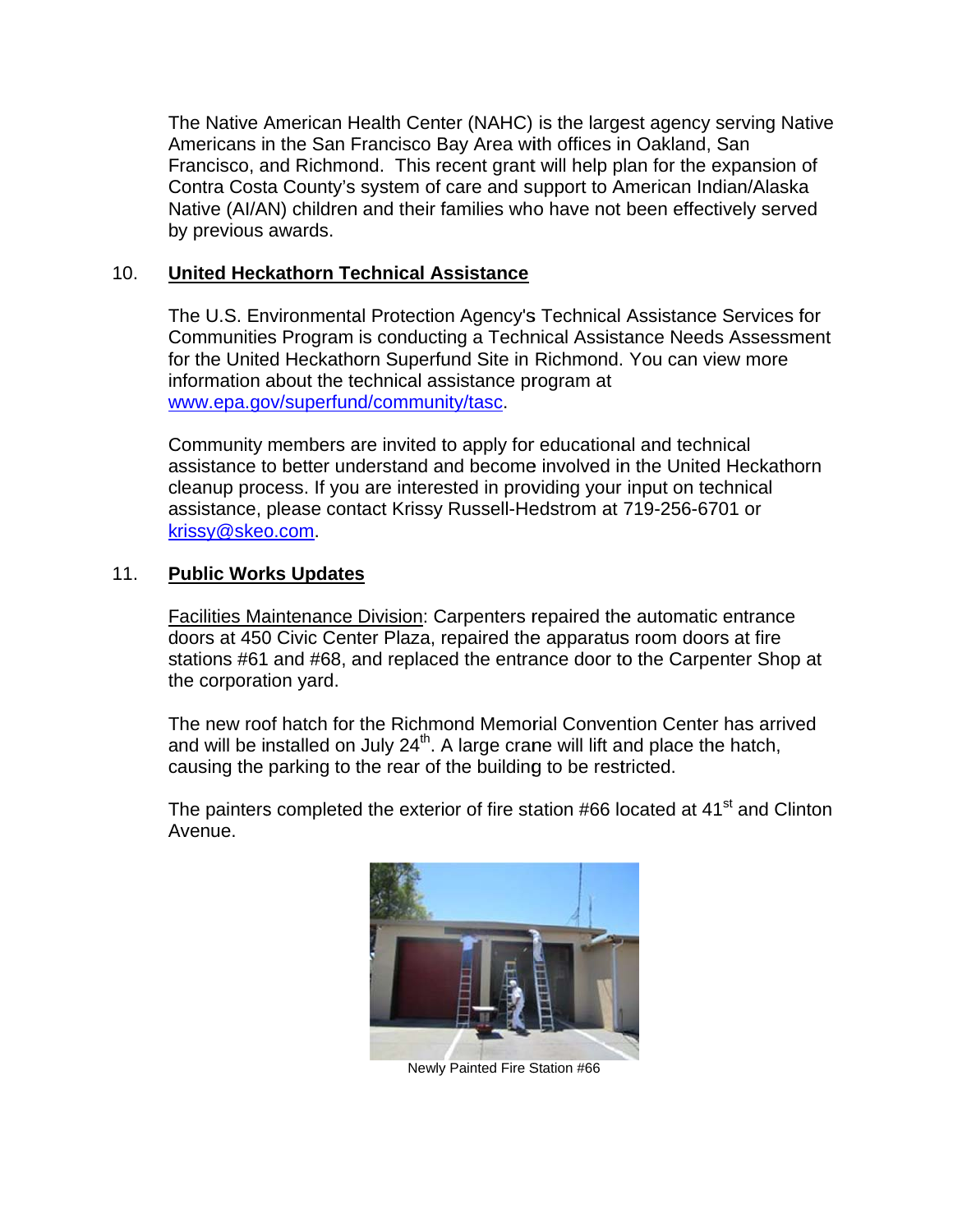The Stationary Engineers repaired the automatic gate at fire station #62, repaired the wheelchair lift at 440 Civic Center Plaza, and relocated the portable restroom to fire station #66.

The electrical shop repaired the traffic signal at Richmond Parkway and Hensley Avenue, replaced two knocked down poles in Marina Green Park, restored power to the Kerning overpass, and continued with the re-lamping of street lights around the City.

Parks and Landscaping Division: Parks crews are preparing for the ribbon cutting of the Bioswale on the Greenway, removed furnishings to prepare for the Burg Park Play Area rehabilitation, completed turf irrigation renovation work at Marina Green park, continued with the tennis court renovations at the Plunge, completed fire fuel management in the Point Richmond area, stump grinding and landscape clearing on Macdonald Avenue across from the Bart Station, vegetation management on Richmond Parkway from Bay Vista Park to the Giant Highway off ramp, and turf fertilizing and aeration in the Marina Bay Landscape and **Lighting Assessment District.** 



Tennis Courts at the Plunge

The Tree crew trimmed and pruned trees along Bissell Avenue and 7<sup>th</sup> Street, and Sutter Avenue. Leke Way, Johnson Drive and Bradford Drive were trimmed in preparation for paving.

Streets Division: Pavement maintenance paved in Parchester Village on Leke Way, Bradford Drive and Johnson Drive.